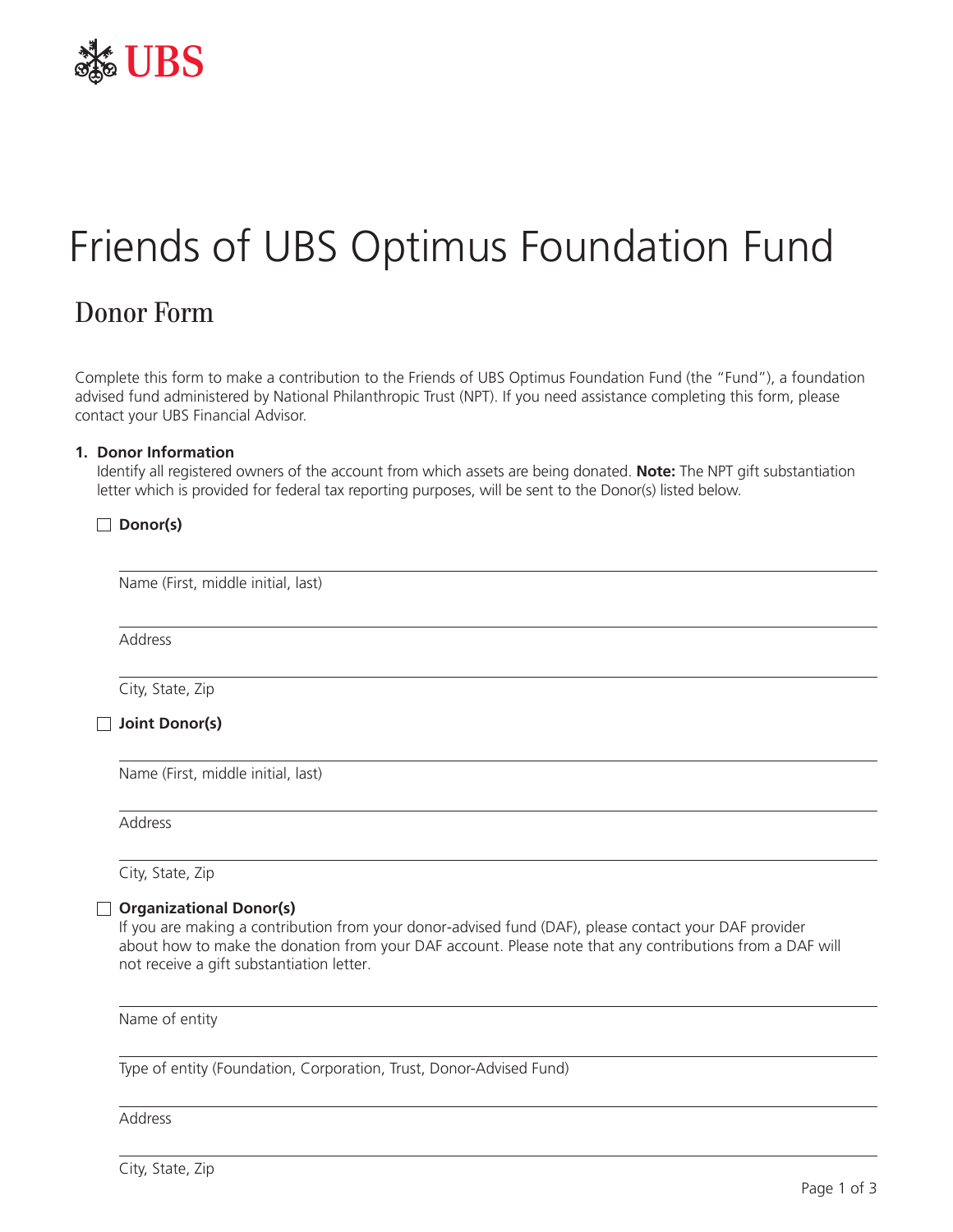#### **2.** Gift information

| Please transfer the cash and/or securities from my UBS account number | to the Fund account |
|-----------------------------------------------------------------------|---------------------|
|                                                                       |                     |

JGA6585 as directed below. Please send the gift substantiation letter to the following email address:

| Cash                    |           |                                                                                                              |             |                             |  |
|-------------------------|-----------|--------------------------------------------------------------------------------------------------------------|-------------|-----------------------------|--|
| Dollar amount \$        |           |                                                                                                              |             |                             |  |
| <b>Stock</b>            |           |                                                                                                              |             |                             |  |
| Name of Stock           |           | Trading symbol                                                                                               | # of shares |                             |  |
| Name of Stock           |           | Trading symbol                                                                                               |             | # of shares                 |  |
| Name of Stock           |           | Trading symbol                                                                                               |             | # of shares                 |  |
| <b>Mutual Funds</b>     |           |                                                                                                              |             |                             |  |
| Name of Mutual Fund     |           | Trading symbol                                                                                               |             | # of shares                 |  |
| Name of Mutual Fund     |           | Trading symbol                                                                                               |             | # of shares                 |  |
| Name of Mutual Fund     |           | Trading symbol                                                                                               | # of shares |                             |  |
| <b>Bonds</b>            |           |                                                                                                              |             |                             |  |
| Name of Bond            |           | <b>CUSIP</b>                                                                                                 |             | Quantity or face amount     |  |
| Name of Bond            |           | <b>CUSIP</b>                                                                                                 |             | Quantity or face amount     |  |
| Name of Bond            |           | <b>CUSIP</b>                                                                                                 |             | Quantity or face amount     |  |
| 3. Donation suggestion  |           |                                                                                                              |             |                             |  |
| UBS Optimus Foundation. |           | I would like my donation to be applied where help is most needed, for the general charitable purposes of the |             |                             |  |
| UBS Optimus Foundation: |           | I would like my donation to support one or more of the following charitable purposes of the                  |             |                             |  |
| Health                  | Education | Child protection                                                                                             | Environment | Emergency<br>rapid response |  |
|                         |           | I would like my donation to support the following specific project of the UBS Optimus Foundation:            |             |                             |  |
|                         |           |                                                                                                              |             |                             |  |

**\_\_\_\_\_\_\_\_\_\_\_\_\_\_\_\_\_\_\_**